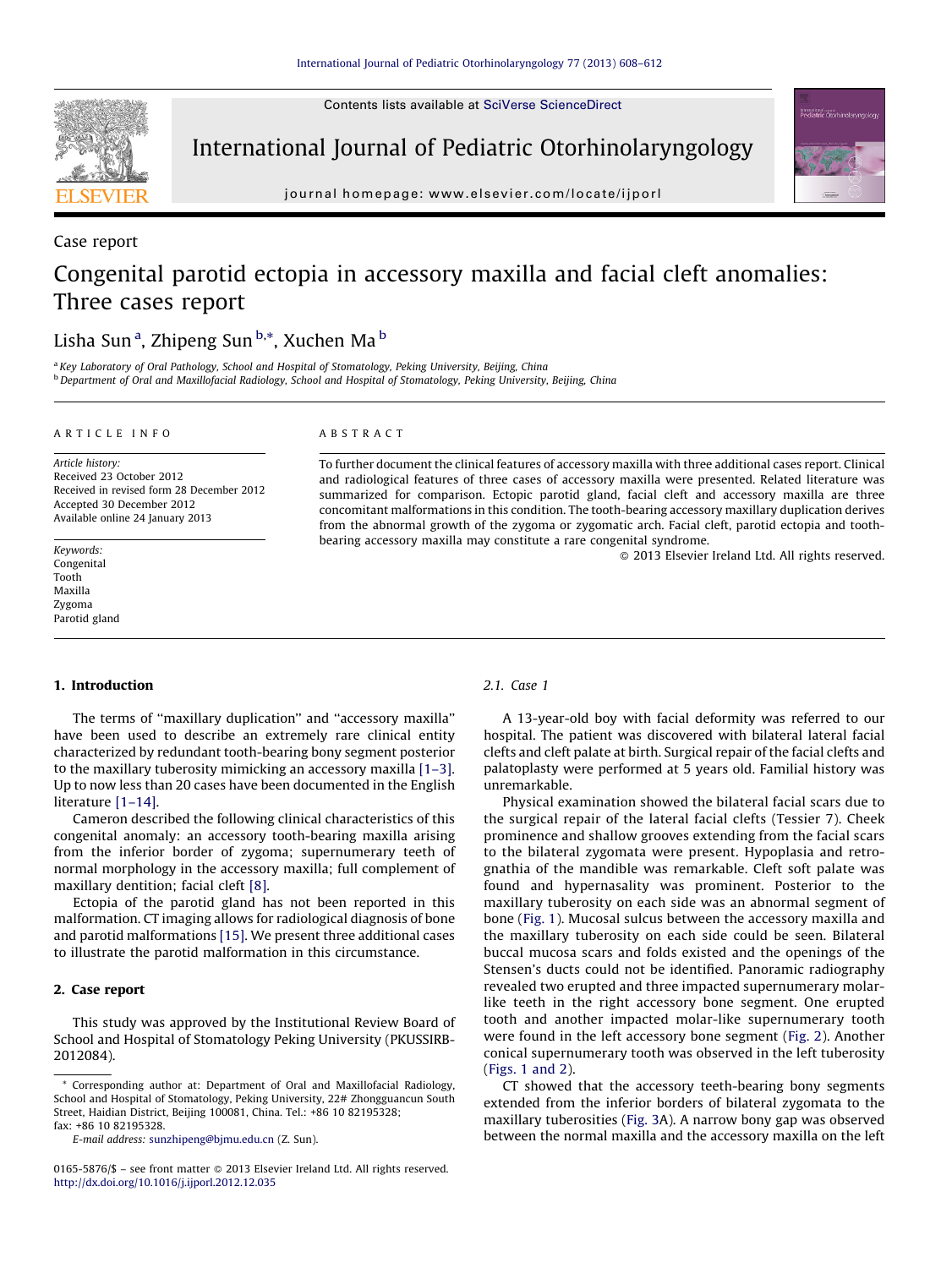<span id="page-1-0"></span>

Fig. 1. Intra-oral clinical (A) and three-dimensional CT (B) views of the maxillary dentition. Posterior to the maxillary tuberosities on each side is the accessory maxilla. Two (right side) and one (left side) erupted, three (right side) and one (left side) impacted supernumerary teeth with molar shape could be observed in the accessory bone. Another erupted conical supernumerary tooth is observed on the left tuberosity. Note the narrow mucosal sulcus between the maxillary tuberosity and accessory maxilla on each side (black arrows).



Fig. 2. Panoramic radiograph shows bilateral accessory maxillae (yellow arrows) with multiple teeth posterior to the maxillary tuberosity and the full complement of the permanent maxillary dentition. (For interpretation of the references to color in this figure legend, the reader is referred to the web version of this article.)



Fig. 3. Three-dimensional CT images. (A) Bilateral accessory maxillary bone segments extend from the inferior borders of bilateral zygoma to the maxillary tuberosity; (B) the accessory maxilla runs from the inferior border of the zygomatic process of the temporal bone to the maxillary tuberosity. Several supernumerary teeth are present in the accessory maxilla. Note the full complement of the primary maxillary and mandibular dentition; (C) malformations of bilateral zygomatic arches. Note the supernumerary tooth on the right zygomatic arch (red arrow) and full complement of the primary maxillary dentition. (For interpretation of the references to color in this figure legend, the reader is referred to the web version of this article.)

side. The accessory maxilla attached to the maxillary tuberosity on the right side.

Soft-tissue CT images showed that the left parotid space was composed of adipose tissue except for the vessel structures. Interestingly, a 1.4 cm  $\times$  1.5 cm  $\times$  2.5 cm soft tissue nodule with gland attenuation was found below the zygoma, suggesting the existence of an ectopic parotid gland. The right parotid gland was normal ([Fig.](#page-2-0) 4A).

The accessory maxillae were not excised. Distraction osteogenesis was carried out to increase the mandible length. Orthodontic treatment was performed and functional occlusion was acquired.

# 2.2. Case 2

A 4-year-old girl was referred to our hospital because of facial deformity. She had undergone cheiloplasty because of congenital left macrostomia (Tessier 7). Physical examination showed left hemifacial microsomia and cheek prominence. The left outer ear was morphological normal but a few centimeters lower compared with the right ear. Oral examination revealed that an accessory bone segment with several supernumerary molars located posterior to the normal primary dentition on the left side. Mucosa sulcus was seen between the accessory bone and the maxillary tuberosity. The opening of the left Stensen's duct could not be identified and no obvious excretion could be elicited.

Three-dimensional CT showed that the accessory maxilla extended from the zygomatic process of the temporal bone toward the maxillary tuberosity (Fig. 3B). Four supernumerary molar-like teeth were observed in the accessory maxilla. Hypoplasia of the left mandibular coronoid process was also noted. The left parotid space was composed mainly of adipose tissue [\(Fig.](#page-2-0) 4B). A 2.0 cm  $\times$  1.5 cm  $\times$  1.0 cm soft tissue nodule of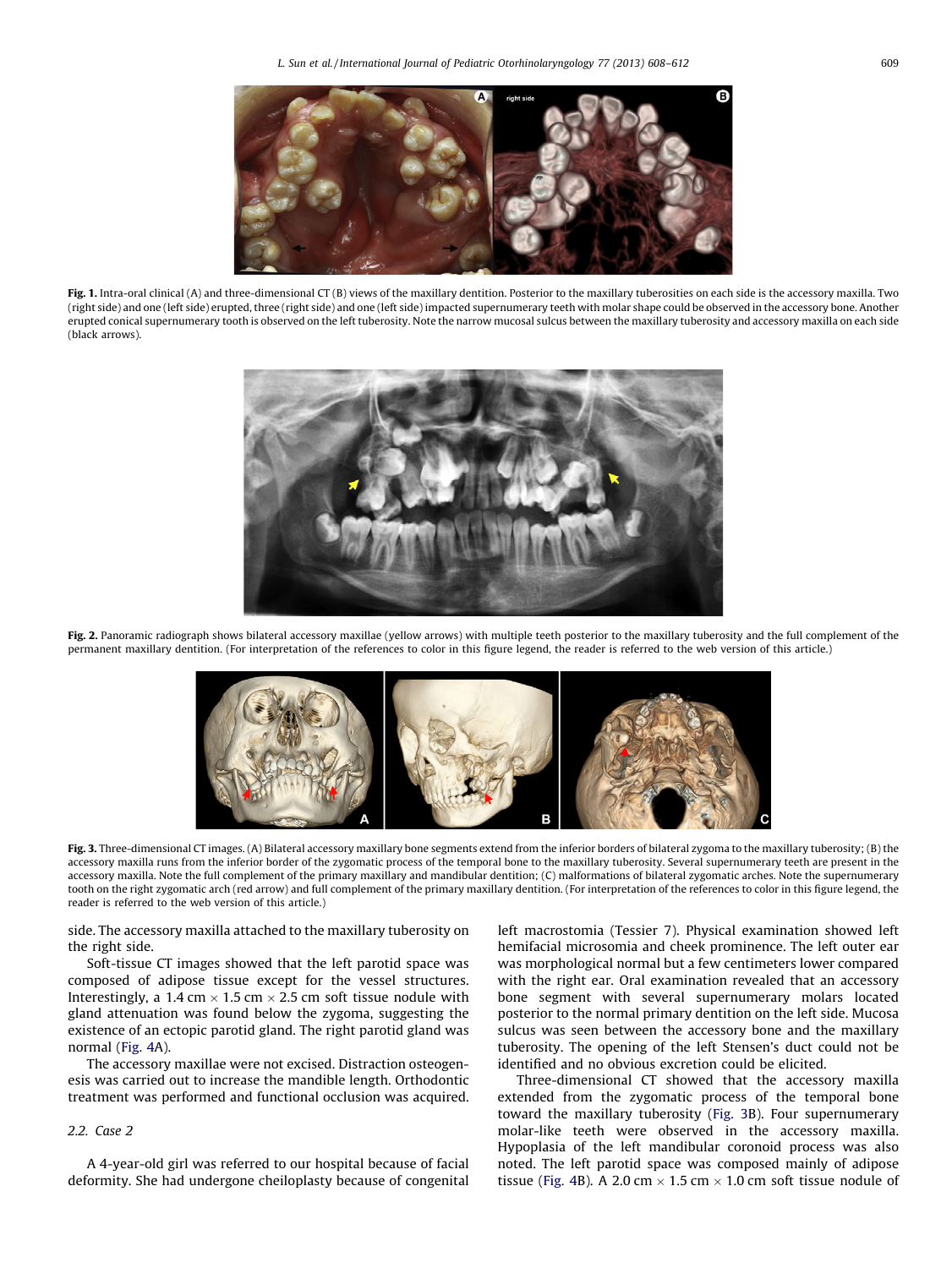<span id="page-2-0"></span>

Fig. 4. CT manifestations of ectopic parotid gland. The parotid glands are absent in the left retromandibular parotid spaces in case 1(A, red arrow) and case 2 (B, red arrow). Bilateral parotid glands in the parotid space are absent in case 3 (C, red arrows). The parotid spaces without gland tissue are composed of fat tissue except for the areas of the retromandibular vein and internal maxillary artery. The ectopic glands locate slightly inferior to the ipsilateral zygomata (A–C, yellow arrows). Note the normal parotid glands in the right parotid spaces in cases 1 and 2 (A and B, white arrows). (For interpretation of the references to color in this figure legend, the reader is referred to the web version of this article.)



Fig. 5. Axial CT of case 2 shows the hypoplasia of the temporal bone (left side). Note the ossicular deformity (red arrow), poor pneumatization of the tympanic cavity and the mastoid air cells (yellow arrow). (For interpretation of the references to color in this figure legend, the reader is referred to the web version of this article.)

gland attenuation was found below the zygoma, suggesting the existence of an ectopic parotid gland. The external acoustic canal was inferiorly oriented and stenosed (Fig. 5). Abnormal rotation of the malleus and incus and hypoplasia of the incus was observed.

The accessory maxilla was excised under general anesthesia and the recovery was uneventful.

#### 2.3. Case 3

A 5-month-old boy with congenital macrostomia was referred to our hospital. Physical examination showed the lateral facial cleft approximately 1 cm in length on the right side (Tessier 7). No other finding was remarkable. The patient underwent cheiloplasty at 5 months old. The patient was recalled for examination at 2 years old. Bilateral zygomatic arch slightly enlarged and abnormal bony prominence could be palpated posterior to bilateral maxillary tuberosity. Full complement of primary dentition could be observed. Three-dimensional CT images showed that bilateral zygomatic arches were malformed due to abnormal downward overgrowth [\(Fig.](#page-1-0) 3C). A tooth bud was present in the abnormal bone segment on the right side. Bilateral parotid glands in the main parotid spaces were replaced by fat tissue. Soft tissue masses, approximately 1.5 cm  $\times$  2.0 cm  $\times$  2.0 cm in size, with gland attenuation indicating ectopic parotid glands were found below bilateral zygomata (Fig. 4C). The patient was kept in close follow-up.

#### 3. Discussion

In the literature review, we searched for the congenital deformity featured by the presence of an accessory tooth-bearing maxilla posterior to the maxillary tuberosity. Complete duplications of the palate, mandible or oral cavity indicating more severe forms of developmental disturbances were excluded [\[13,16–18\].](#page-4-0) As a result, 14 cases with a very similar set of clinical manifestations were retrieved (Table 1).

According to the best of our knowledge, the parotid malformations have not been documented in this entity [\[6,8\].](#page-4-0) Present case series found out that malformation of the parotid gland could frequently occur with maxillary duplication. In the case described

#### Table 1

Clinical features of tooth-bearing accessory maxilla in the literature.

| Author                     | Sex | Age             | Sides        | Accessory maxilla                     | Supernumerary teeth                 | Maxillary<br>dentition  | Facial cleft<br>(Tessier no.)                 | Other findings                               |
|----------------------------|-----|-----------------|--------------|---------------------------------------|-------------------------------------|-------------------------|-----------------------------------------------|----------------------------------------------|
| Borzabadi-<br>Farahani [3] | F   | 7v              | L&R          | Extended to maxillary<br>tuberosity   | 4 molar-like teeth<br>on both sides | Full crowded            | None                                          | Small mandible                               |
| Morita [1]                 | F   | $2m$ to $22v$   | $\mathbf{L}$ | From the zygomatic arch               | Multiple molar-like<br>teeth        | Right alveolar<br>cleft | None                                          | Cleft soft palate                            |
| Sjamsudin [2]              | F   | 3y              | R            | From right zygoma                     | Incomplete deciduous<br>dentition   | Normal                  | Macrostomia<br>Tessier 7                      | Cleft soft palate;<br>microglossia           |
| Tharanon [4]               | M   | 12 <sub>V</sub> | L&R          | Extended to maxillary<br>tuberosity   | Molars and molar buds               | Full crowded            | Bilateral<br>Tessier 7                        | Macrostomia:<br>retrognathia;<br>cleft uvula |
| Jian $[5]$                 | F   | 17 <sub>V</sub> | R            | Posterior to the premolars            | 2 premolars and<br>molar            | Full crowded            | Tessier 5                                     | Defect of the right<br>zygoma and maxilla    |
| DeGurse [6]                | M   | 6 y             | L.           | Incorporated to the<br>zygomatic arch | Multiple teeth,<br>regular shape    | Normal                  | Facial dimple<br>lateral to the<br>commissure | Mass in left<br>pterygomaxillary<br>fissure  |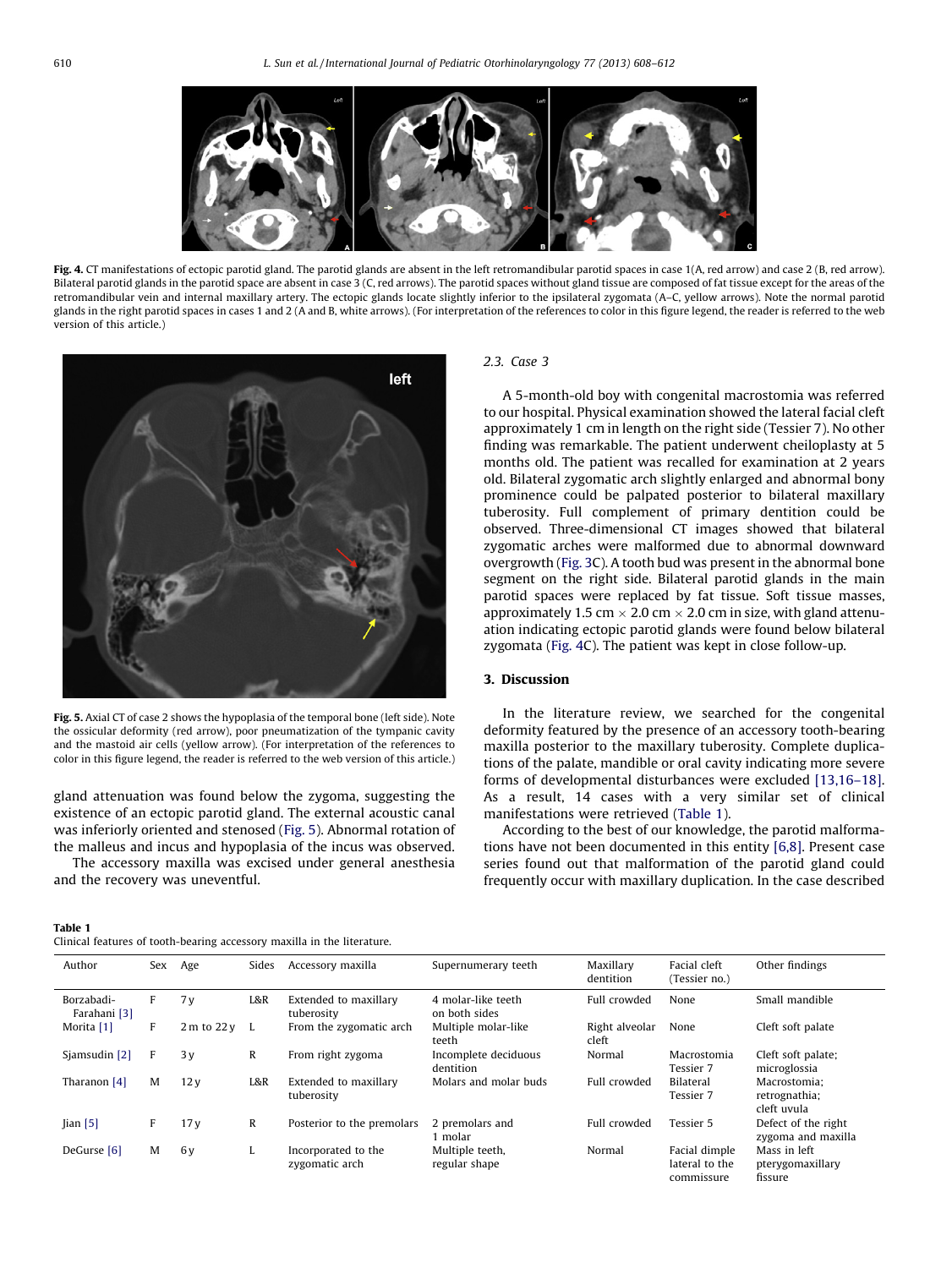| Author           | Sex | Age          | Sides | Accessory maxilla                                  | Supernumerary teeth                             | Maxillary<br>dentition      | Facial cleft<br>(Tessier no.)            | Other findings                                                       |
|------------------|-----|--------------|-------|----------------------------------------------------|-------------------------------------------------|-----------------------------|------------------------------------------|----------------------------------------------------------------------|
| Miyajima [7]     | F   | 4y           | L     | Posterior to the<br>maxillary tuberosity           | 3 molars                                        | Normal                      | Tessier 5                                | Nasal deformity;<br>cleft palate                                     |
| Cameron [8]      | M   | 6v           | L&R   | From bilateral zygoma                              | Premolars and molars<br>on both sides           | Normal                      | Tessier 5                                | Cleft lip and<br>alveolar crest                                      |
| Cheung $[9]$     | M   | 7y           | L&R   | Fused to the skull base                            | 7 and 9 teeth of regular<br>shape on both sides | Normal                      | Tessier 7                                | Mandible hypoplasia,<br>left ear deformity                           |
| Ryu [10]         | M   | 4y           | L     | Attaching to the<br>skull base                     | 4 deciduous molars                              | Normal                      | None                                     | None                                                                 |
| <b>Ball</b> [11] | F   | 4y           | L&R   | Lateral to bilateral<br>maxillae                   | Deciduous molars                                | Normal                      | Bilateral facial<br>creases<br>Tessier 7 | Klippel-Feil syndrome;<br>deafness                                   |
| Stoneman [12]    | F   | 11y          | L     | Superior to the<br>maxillary tuberosity            | 4 premolar-like teeth                           | Normal                      | Left congenital<br>facial fistula        | None                                                                 |
| Smylski [13]     | F   | 2y           | L&R   | Extending to the<br>skull base                     | 3 teeth on the left side                        | Normal                      | Not described                            | Micrognathia                                                         |
| Rushton [14]     | M   | 16v          | R     | Attached to the<br>sphenoid and deformed<br>zygoma | 4 molars or premolars<br>on the right side,     | Missing of a<br>right molar | Tessier 7                                | Cleft uvulae; right<br>lower-set ear                                 |
| Present study    | M   | 13v          | L&R   | From bilateral<br>zygomatic arches                 | 5 teeth (right side)<br>2 teeth (left side)     | Full crowded                | Tessier 7                                | Micrognathia; left<br>parotid ectopia;<br>cleft palate               |
|                  | F   | 4y           | L     | From left zygomatic arch                           | 5 teeth with molar shape                        | Normal                      | Tessier 7                                | Hypoplasia of mandible<br>and temporal bone;<br>left parotid ectopia |
|                  | M   | $2m$ to $2v$ | L&R   | From bilateral<br>zygomatic arches                 | Tooth buds on the right side                    | Normal                      | Tessier 7                                | Bilateral parotid ectopia                                            |

M: male; F: female; y: year; m: month; L: left; R: right; &: and.

Table 1 (Continued)

by Morita [\[1\],](#page-4-0) we could observe an abnormal round soft-tissue mass around the zygoma on the serial axial CT images, which showed similar appearance of ectopic parotid gland. However, the author did not give a soft-tissue view and detailed description.

As hypoplasia of the mandible, temporal bone, parotid gland, zygoma and facial cleft compose a regular set of manifestations, we suggest that it is a rare variant form of the first and second branchial syndrome.

CT is effective in identification of the developmental malformations of the parotid gland [\[15\].](#page-4-0) The missing of the gland tissue in the retromandibular parotid space could be replaced by fat tissue and the ectopic gland tissue could be found around the zygoma [\[15\].](#page-4-0) Ectopic parotid gland could occur due to the incomplete development of the gland. The ectopia of the parotid gland caused no symptom in present cases and no xerostomia was noticed.

Our CT findings also consolidated that the accessory maxilla extended from the inferior border of the zygoma or zygomatic arch [\[4,8\]](#page-4-0). Of utmost interest were the supernumerary teeth in the accessory maxilla, which frequently presented with the shape like molars or premolars. The teeth could establish occlusion with mandibular molars. The primary or permanent maxillary dentitions were normal or crowded in most cases. Mandibular hypoplasia, micrognathia and bony Class II malocclusion were common in this syndrome.

The amniotic band syndrome could possibly give rise to the craniofacial deformities including facial cleft, cleft lip and palate and micrognathia [\[7,19\]](#page-4-0). Fibrous bands due to premature ruptured amniotic sac could encircle and trap some part of the fetus, which will constrict and disturb the fetus growth. If an amniotic band is interposed between adjacent facial processes, it prevents fusion of those facial processes in early gestational age. This theory could well explain the concurrence of cleft palate or facial cleft defects [\[19\]](#page-4-0) and incomplete formation of the parotid gland.

Neurocristopathy also manifests as orofacial clefts with maxillary duplication [\[5\].](#page-4-0) Neural crest cells are a transient population of multipotent precursor cells which give rise to diverse organs through embryogenesis. These cells become migratory and give rise to various tissues throughout the embryo. Abnormal neural crest cells migration could potentially results in abnormal growth of craniofacial cartilage and bone [\[4,5,8\].](#page-4-0) In this theory, the multipotent ectodermal epithelial bands in the primitive stomodeum responsible for tooth formation could give rise to abnormal migrations into the zygomatic anlage, which further lead to ectopic odontogenesis and osteogenesis.

Differential diagnoses include posterior alveolar cleft and teratoma. The presence of a sulcus in the posterior alveolar ridge could be easily misdiagnosed as posterior alveolar cleft clinically [\[7\]](#page-4-0). The presence of normal maxillary dentition could help differentiate the accessory maxilla from the alveolar cleft. CT could illustrate that the accessory maxilla extended from the zygomatic arch. Distinction should also be made between accessory maxilla and a teratoma containing bone and tooth structures. It is difficult if such a teratoma occurs immediately adjacent to the normal dentition, which may resemble an accessory maxilla. Supernumerary teeth in accessory maxilla were usually of regular molar and premolar shape. Eruption of these teeth and functional occlusion with mandibular teeth could be observed in accessory maxilla.

In conclusion, ectopia of the parotid gland is another anomaly in this rare congenital syndrome characterized by accessory maxilla and facial cleft.

#### Grant support

This work was partly supported by the Research Grants from National Nature Science Foundation of China (30901680).

### Contribution

All authors have made substantive contribution to this study and manuscript and all have reviewed the final paper prior to its submission.